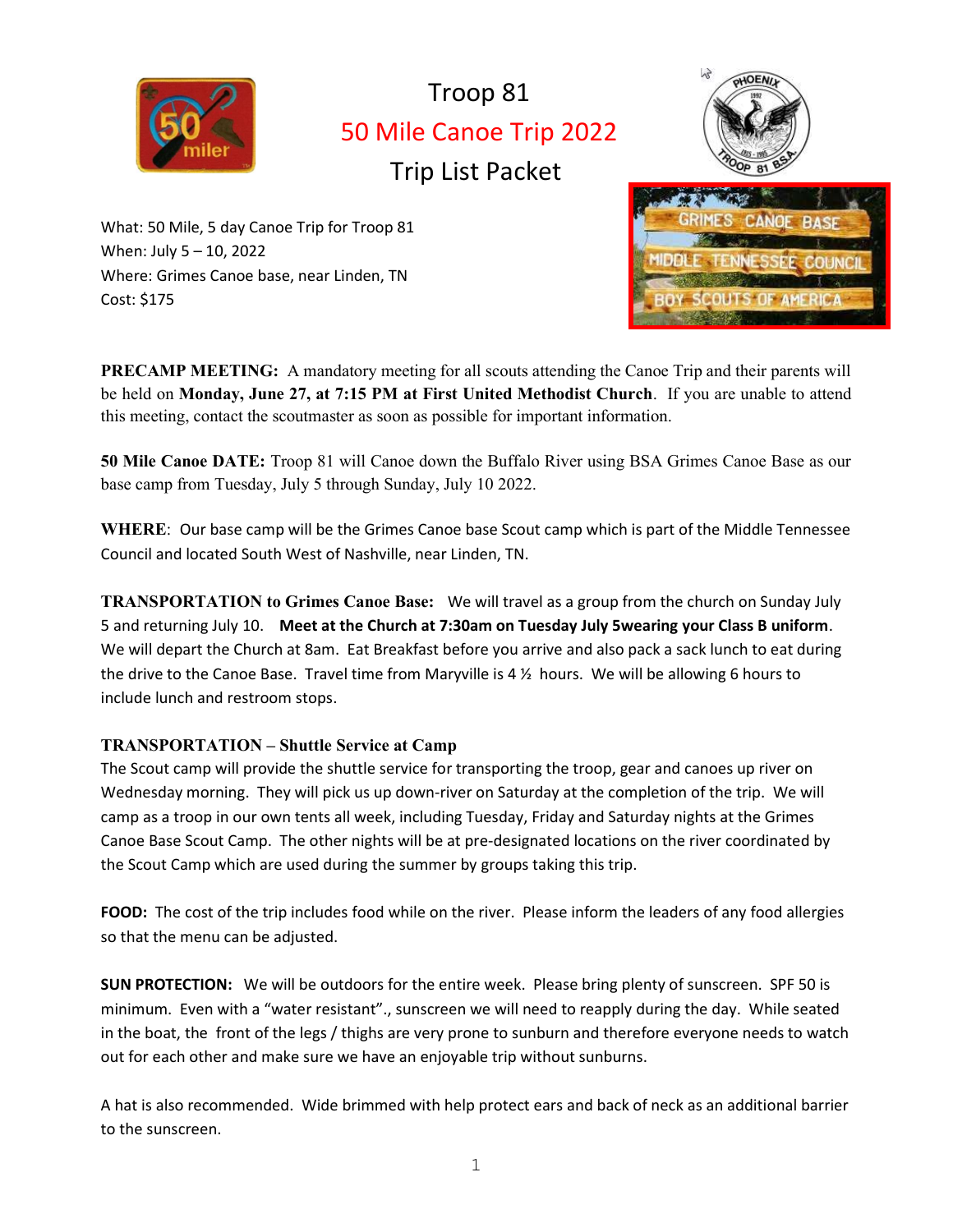FOOT GEAR: Two pairs of shoes are needed. Bring one pair of closed toed shoes which you plan to get wet. Closed toed sandals, water shoes or tennis shoes are okay but need to stay securely on your feet. ( Don't bring Crocs as water shoes) Bring another pair of shoes to use on dry land. You must keep shoes on at all times unless in your tent, or hammock to protect your feet.

CANOES: The Troop has a Canoe trailer capable of carrying 6 canoes. Please tell Mr. Esmark if you have a canoe which you would like to use on this trip down the Buffalo River. We will coordinate the transportation of the canoes. We are also able to rent extra canoes with paddles & PDFs from the camp as needed. Therefore, it saves money to take our own canoes.





Each canoe needs at least on long rope tied to the front to be used when parked along the river bank.

PERSONAL FLOTATION DEVICE (PFD): Scouts and Adults will need to wear their PDFs at all times while in the canoe or in the water. Swimming in the river will only be allowed under adult supervision and while wearing PFDs at a few select times during the trip to cool off.

GEAR: A small backpack will be useful in the canoe to keep items handy for each day on the trip. A larger duffel bag should be used to store the majority of your gear, as it will fit into the canoe nicely. The last day of the trip on the water ( Saturday ) , we will only need our day pack on the water. We will leave camp setup from the previous night at Grimes Canoe Base.





You can bring a second daypack with clothes for Friday night to Sunday afternoon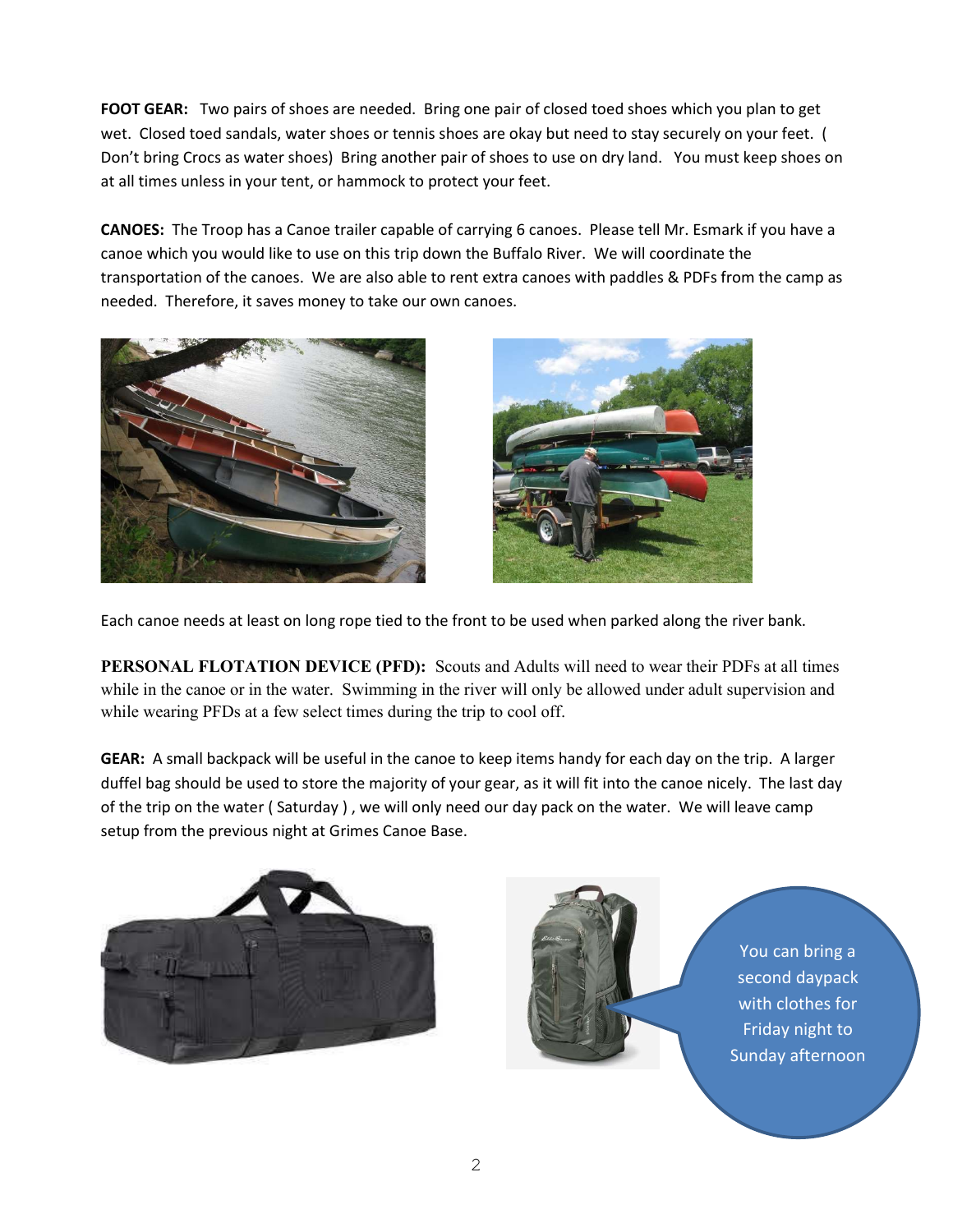Waterproofing: Use layers of plastic bags and zip lock bags to keep gear dry.

Use a large trash bag inside of your duffel bag to keep out the water. Twist the bag shut at the top and bring some Para cord to tie it tight.



Inside of the garbage bag, you should use zip lock bags to keep items dry. The 2.5 Gallon size works well for storing clothes. If you double bag important items, it is much less likely to have your gear get wet if the canoe takes on water.



All gear must fit in a canoe and be reasonable to load/unload and carry.

Shelter: Your son will want to take a tent to the canoe trip. A smaller tent is recommended, so it will fit inside of a duffel bag. Some of the Scouts may choose to use hammocks to sleep in. If so, be sure to have a rain fly with tent stakes so that he will stay dry while sleeping.

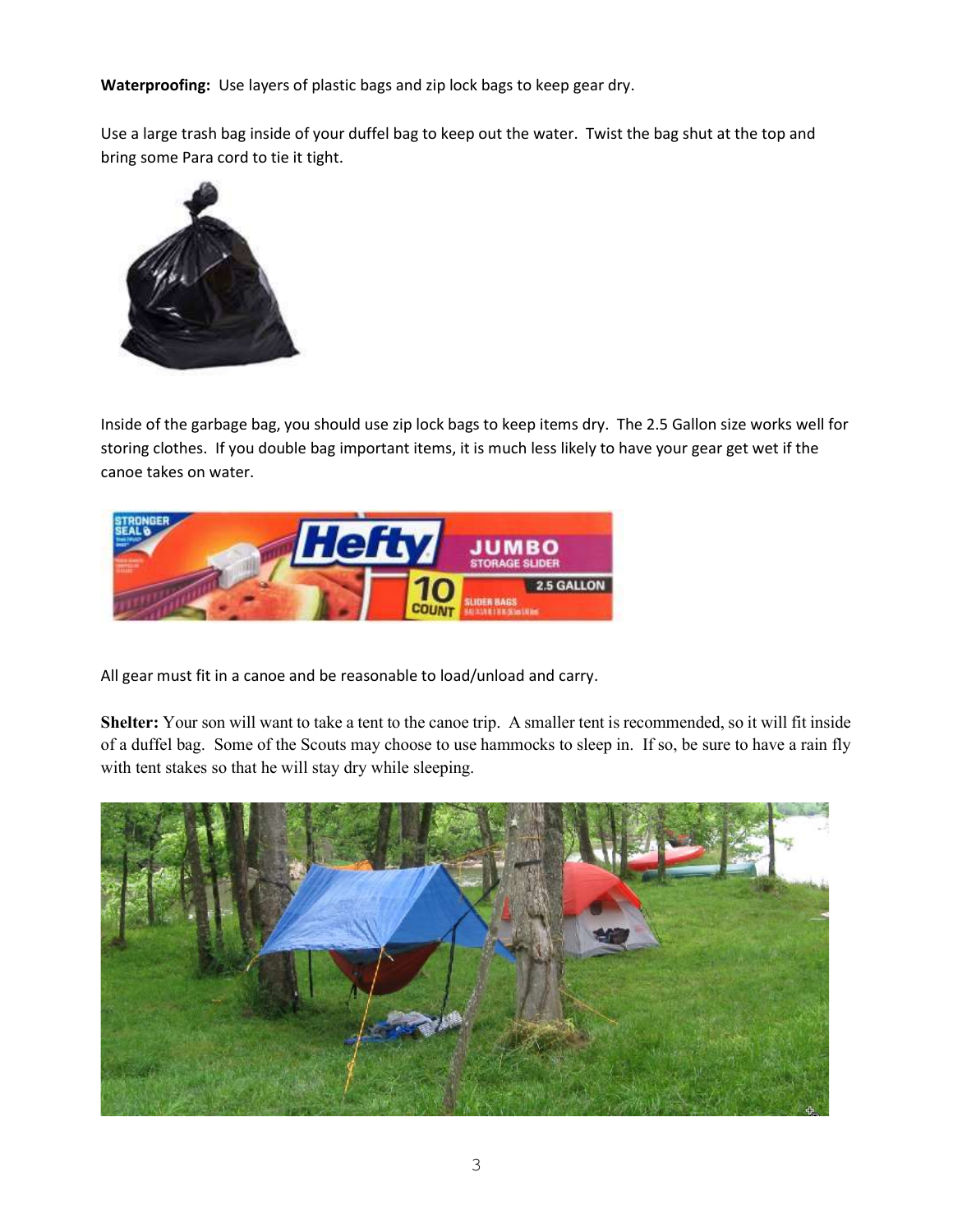# SCHEDULE FOR THE WEEK:

Tuesday July 5 - Depart from FUMC parking lot ( 8 am ).

Drive on I-40 West almost to Nashville, take exit 221

Drive 10 minutes to Cook's Day Use area. We will have time for lunch and devotional time.

We will spend time at the lake with the canoes practicing skills needed for the week. Then reload the canoes and travel about two more hours to camp.

Tuesday late afternoon - Arrival camp at Grimes Canoe Base. Setup camp for overnight stay and prepare canoes.

Wednesday – break camp for early morning depart early to put in. 13 miles on water- camp at permissible destination

Thursday morning break camp. 18 miles on water - camp at camp owned river lot

Friday morning - break camp. 7 miles on water arrive at Grimes. Short float good day for swimming and cleaning up litter (service project required for 50 miler BSA award ). Unpack canoes and setup camp at Grimes for 2 nights.

Saturday morning launch canoes at Grimes. Take day pack with supplies for day. 12 mile float to pick up point. 50 miles completed. Camp at Grimes Saturday night.

Sunday morning - pack-up gear & depart for home. Arrive in Maryville (FUMC parking lot) by 6pm on Sunday July 10.

# EMERGENCY CONTACT INFORMATION

If you need to get in touch with the Troop 81 Canoe trip, Your son can be reached in an EMERGENCY by calling (865) 809-3083. This is the cell phone number for Eric Esmark. Please leave a message. At the minimum, we will check for messages each night when we are camping and back on dry land. Other leader's numbers are as follows

Tim Collins – 865-231-0069

Alan Messler – 865-740-4016

Mark Coughlin – 865-549-6445

The Camp Ranger phone number is 931-589-5150 . We are expecting pretty good cell phone coverage along the river, but ability to charge phones will be very limited.